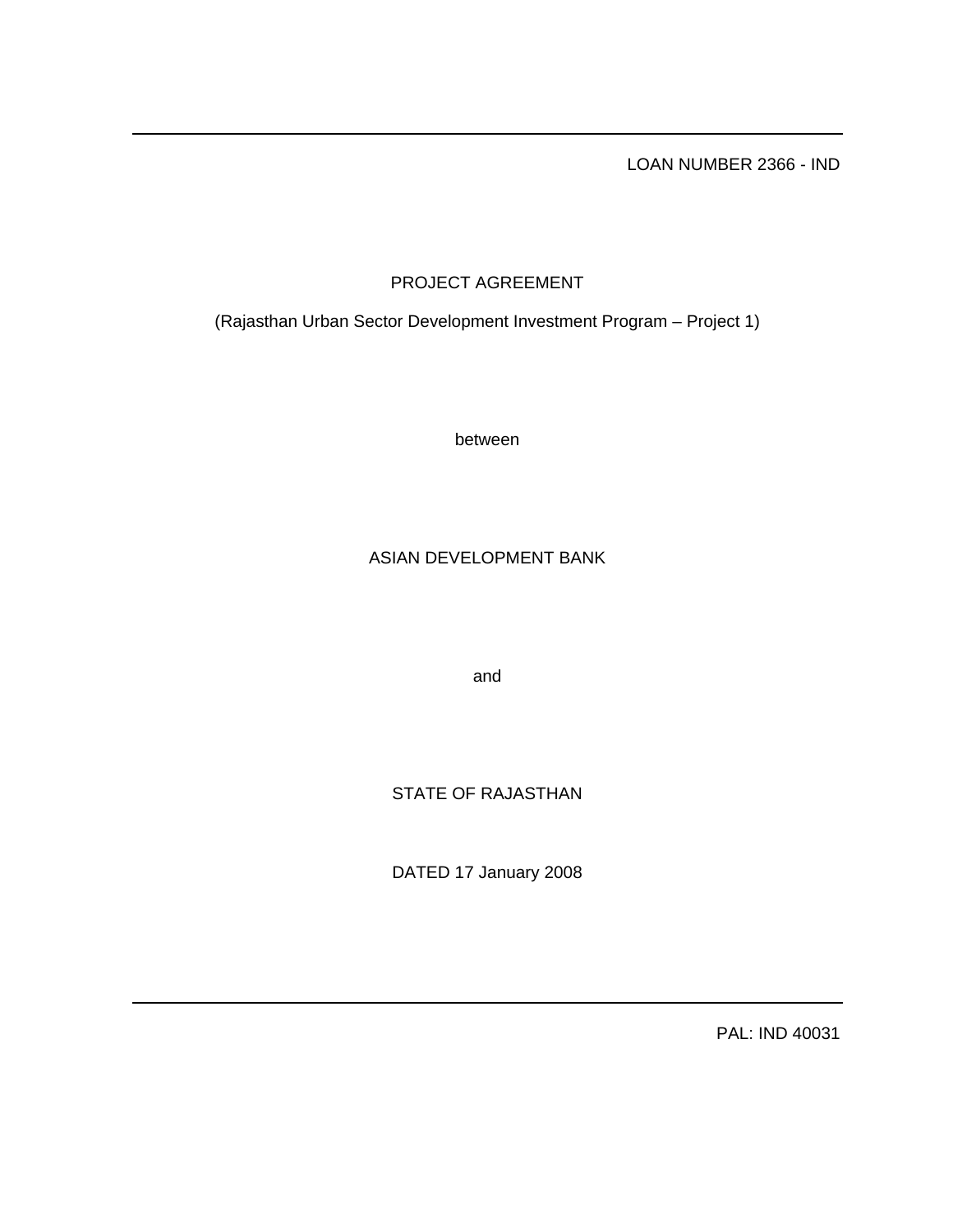# **PROJECT AGREEMENT**

 PROJECT AGREEMENT dated 17 January 2008 between ASIAN DEVELOPMENT BANK (hereinafter called ADB) and the State of Rajasthan acting by its Governor (hereinafter referred to as the State).

### WHEREAS

 (A) by a Loan Agreement of even date herewith between India (hereinafter called the Borrower) and ADB, ADB has agreed to make to the Borrower a loan of sixty million dollars (\$ 60,000,000) on the terms and conditions set forth in the Loan Agreement, but only on condition that the proceeds of the Loan be made available to the State and that the State agrees to undertake certain obligations towards ADB as hereinafter set forth; and

 (B) the State, in consideration of ADB entering into the Loan Agreement with the Borrower, has agreed to undertake the obligations hereinafter set forth;

NOW THEREFORE the parties hereto agree as follows:

# **ARTICLE I**

### **Definitions**

 Section 1.01. Wherever used in this Project Agreement, unless the context otherwise requires, the several terms defined in the Loan Agreement and in the Loan Regulations (as so defined) have the respective meanings therein set forth.

## **ARTICLE II**

## **Particular Covenants**

 Section 2.01. (a) The State through LSGD shall carry out the Project with due diligence and efficiency, and in conformity with sound administrative, financial, engineering, environmental and urban development and public utility practices.

 (b) In the carrying out of the Project and operation of the Project facilities, the State shall and shall cause the LSGD and other agencies to perform all obligations set forth in the Loan Agreement to the extent that they are applicable to the State, LSGD and other agencies referred therein.

Section 2.02. The State through LSGD, shall make available, promptly as needed, the funds, facilities, services, equipment, land and other resources which are required, in addition to the proceeds of the Loan, for the carrying out of the Project.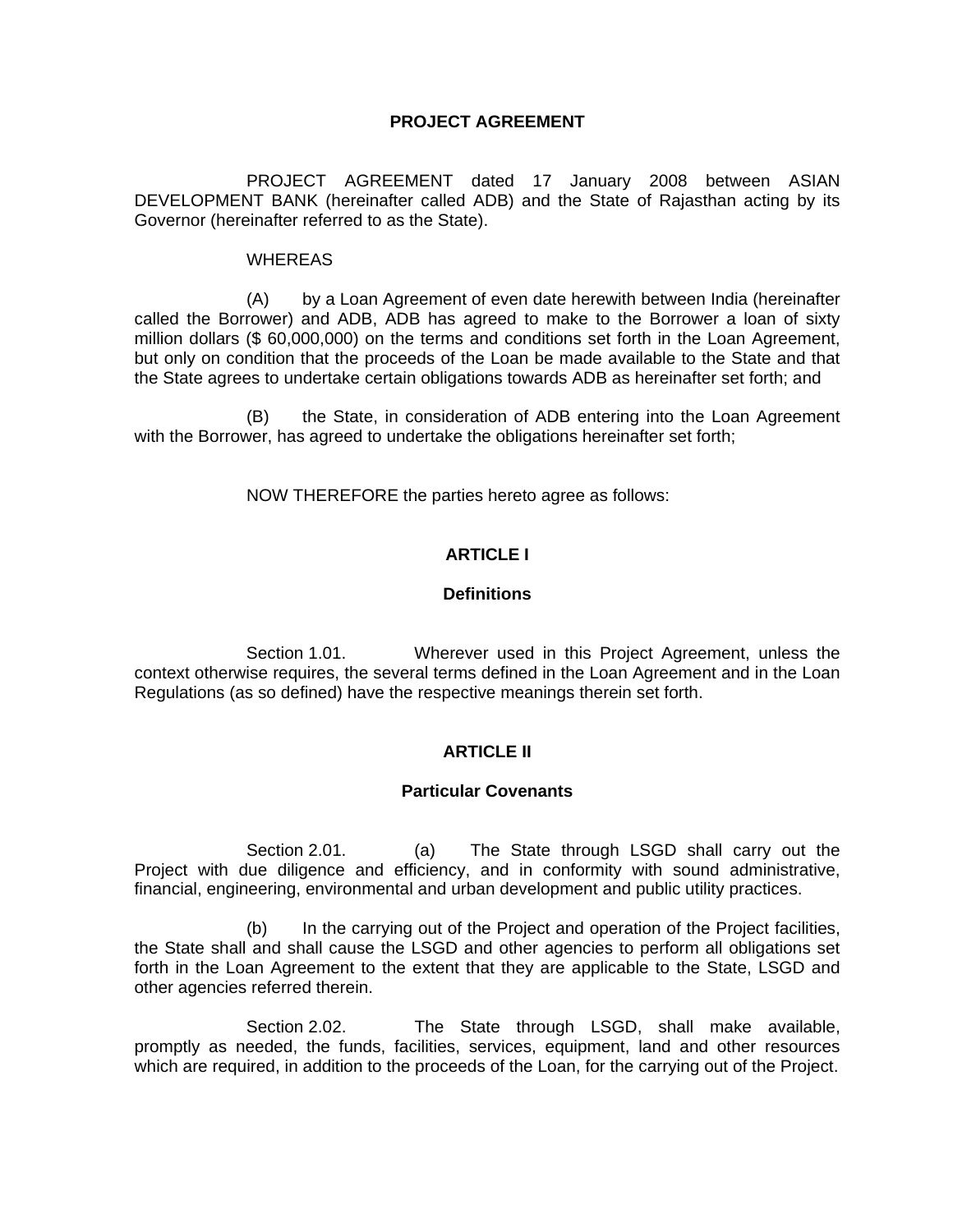Section 2.03. (a) In the carrying out of the Project, the State through LSGD, shall employ competent and qualified consultants and contractors, acceptable to ADB, to an extent and upon terms and conditions satisfactory to ADB.

 (b) Except as ADB may otherwise agree, all Goods, Works and consulting services to be financed out of the proceeds of the Loan shall be procured in accordance with the provisions of Schedule 4 to the Loan Agreement. ADB may refuse to finance a contract where Goods, Works or consulting services have not been procured under procedures substantially in accordance with those agreed between the Borrower and ADB or where the terms and conditions of the contract are not satisfactory to ADB.

 Section 2.04. The State through LSGD shall carry out the Project in accordance with plans, design standards, specifications, work schedules and construction methods acceptable to ADB. The State shall through LSGD, furnish, or cause to be furnished, to ADB, promptly after their preparation, such plans, design standards, specifications and work schedules, and any material modifications subsequently made therein, in such detail as ADB shall reasonably request.

 Section 2.05. (a) The State through LSGD, shall take out and maintain with responsible insurers, or make other arrangements satisfactory to ADB for, insurance of Project facilities to such extent and against such risks and in such amounts as shall be consistent with sound practice.

 (b) Without limiting the generality of the foregoing, the State through LSGD, undertakes to insure, or cause to be insured, the Goods to be imported for the Project and to be financed out of the proceeds of the Loan against hazards incident to the acquisition, transportation and delivery thereof to the place of use or installation, and for such insurance any indemnity shall be payable in a currency freely usable to replace or repair such Goods.

 Section 2.06. The State through LSGD, shall maintain, or cause to be maintained, records and accounts adequate to identify the Goods, Works and consulting services financed out of the proceeds of the Loan, to disclose the use thereof in the Project, to record the progress of the Project (including the cost thereof) and to reflect, in accordance with consistently maintained sound accounting principles, its operations and financial condition.

Section 2.07. (a) ADB and the State through LSGD, shall cooperate fully to ensure that the purposes of the Loan will be accomplished.

 (b) The State shall promptly inform ADB of any condition which interferes with, or threatens to interfere with, the progress of the Project, the performance of its obligations under this Project Agreement or the financing arrangements, or the accomplishment of the purposes of the Loan.

 (c) ADB and the State through LSGD, shall from time to time, at the request of either party, exchange views through their representatives with regard to any matters relating to the Project, the State, and the Loan.

Section 2.08. (a) The State through LSGD, shall furnish to ADB all such reports and information as ADB shall reasonably request concerning (i) the Loan and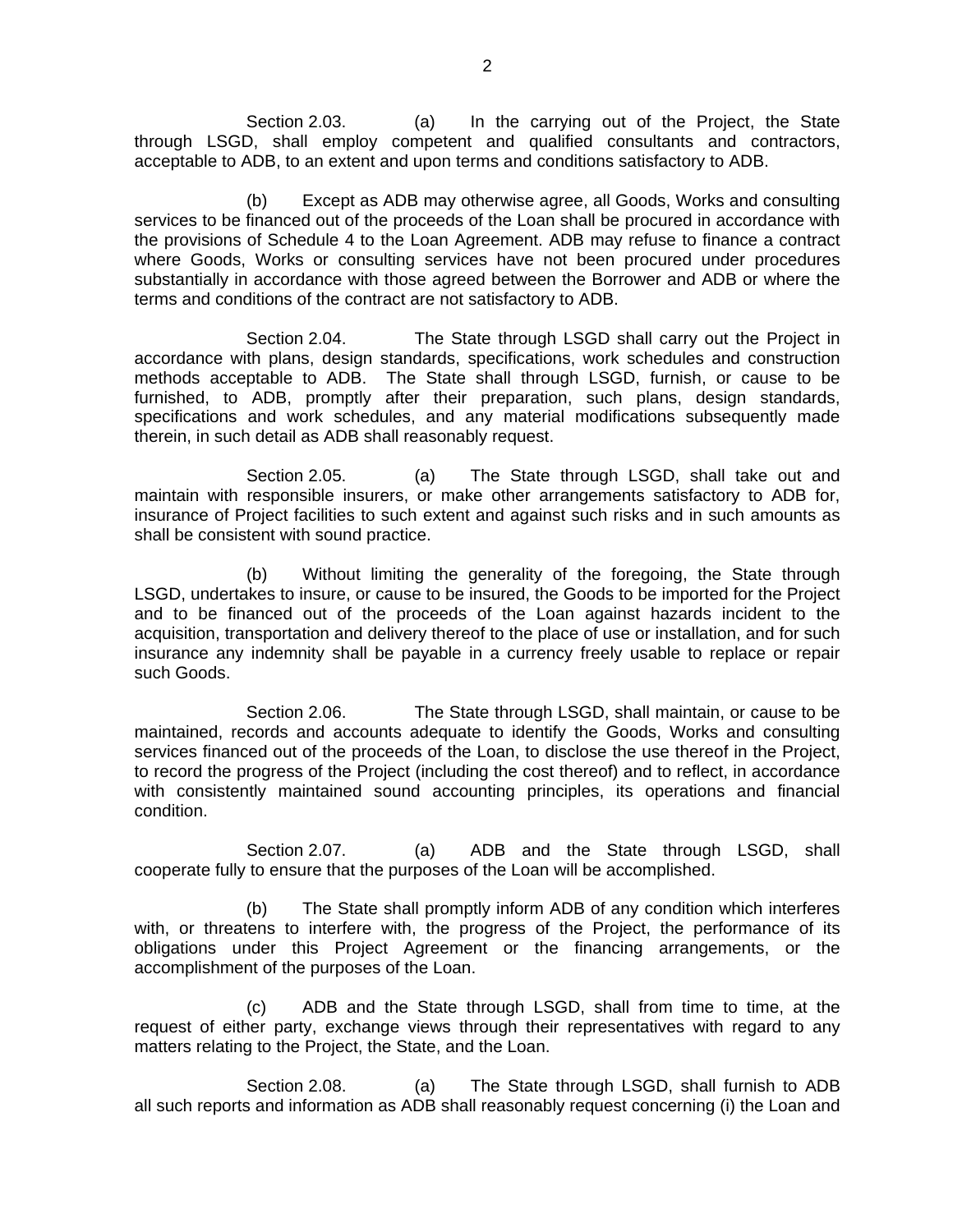the expenditure of the proceeds thereof; (ii) the Goods, Works and consulting services financed out of such proceeds; (iii) the Project; (iv) the administration, operations and financial condition of the LSGD; and (v) any other matters relating to the purposes of the Loan.

 (b) Without limiting the generality of the foregoing, the State through LSGD, shall furnish to ADB quarterly reports on the execution of the Project and on the operation and management of the Project facilities. Such reports shall be submitted in such form and in such detail and within such a period as ADB shall reasonably request, and shall indicate, among other things, progress made and problems encountered during the quarter under review, steps taken or proposed to be taken to remedy these problems, and proposed program of activities and expected progress during the following quarter.

 (c) Promptly after physical completion of the Project, but in any event not later than three (3) months thereafter or such later date as ADB may agree for this purpose, the State through LSGD, shall prepare and furnish to ADB a report, in such form and in such detail as ADB shall reasonably request, on the execution and initial operation of the Project, including its cost, the performance by the State through LSGD, of its obligations under this Project Agreement and the accomplishment of the purposes of the Loan.

 Section 2.09. The State through LSGD shall (i) maintain separate accounts for the Project; (ii) have such accounts and related financial statements (balance sheet, statement of income and expenses, and related statements) audited annually, in accordance with appropriate auditing standards consistently applied, by independent auditors whose qualifications, experience and terms of reference are acceptable to ADB; and (iii) furnish to ADB, promptly after their preparation but in any event not later than 9 (nine) months after the close of the fiscal year to which they relate, certified copies of such audited accounts and financial statements and the report of the auditors relating thereto (including the auditors' opinion on the use of the Loan proceeds and compliance with the covenants of the Loan Agreement as well as on the use of the procedures for imprest account/statement of expenditures), all in the English language. The State through LSGD, shall furnish to ADB such further information concerning such accounts and financial statements and the audit thereof as ADB shall from time to time reasonably request.

 Section 2.10. The State through LSGD, shall enable ADB's representatives to inspect the Project, the Goods and Works financed out of the proceeds of the Loan, all other plants, sites, properties and equipment of the State, and any relevant records and documents.

Section 2.11. (a) The State through LSGD, shall, promptly as required, take all action within its powers to carry on its operations, and to acquire, maintain and renew all rights, properties, powers, privileges and franchises which are necessary in the carrying out of the Project or in the conduct of its business.

 (b) The State through LSGD, shall at all times conduct its business in accordance with sound administrative, financial, environmental and urban development and public utility practices, and under the supervision of competent and experienced management and personnel.

 (c) The State through LSGD, shall at all times operate and maintain its plants, equipment and other property, and from time to time, promptly as needed, make all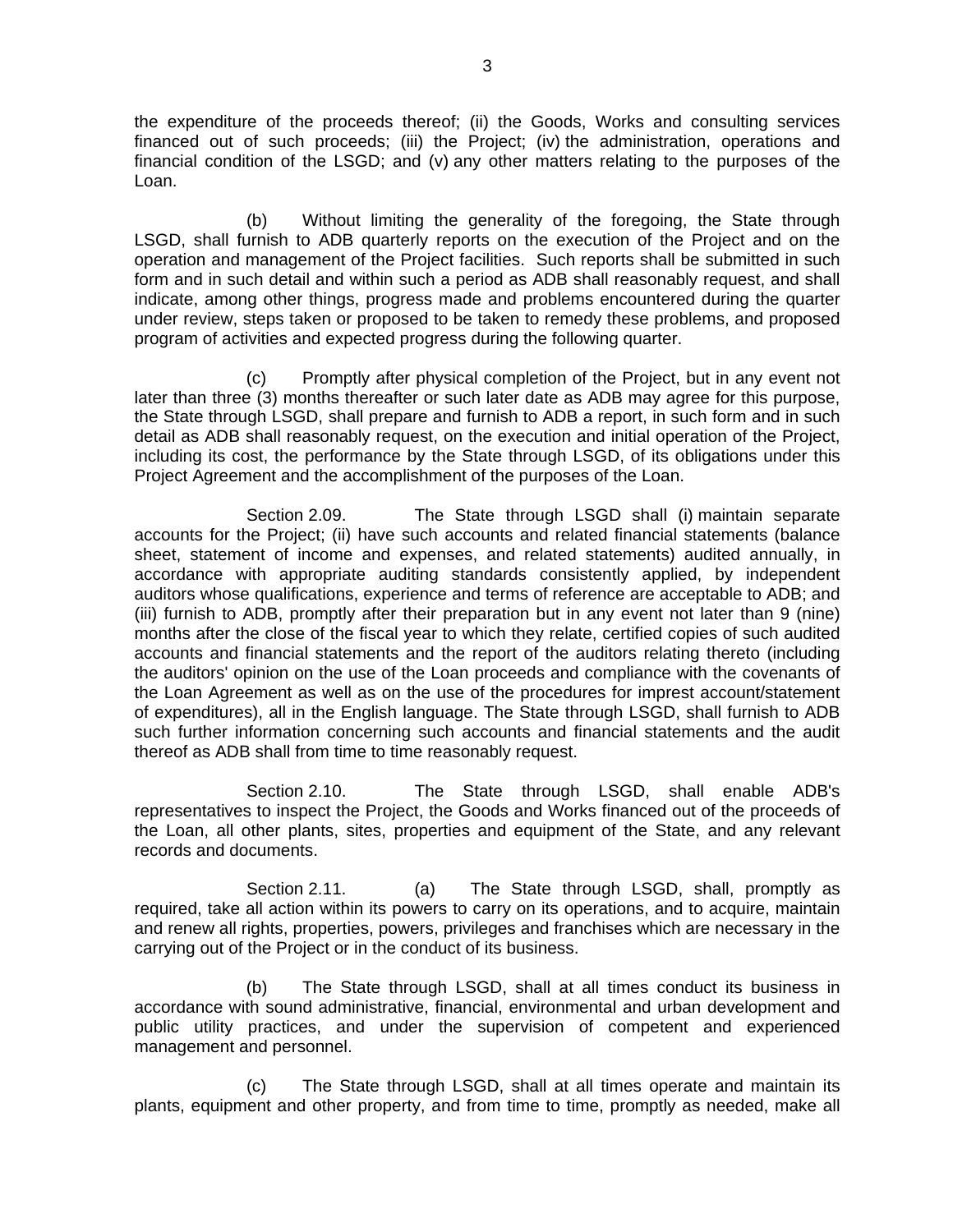necessary repairs and renewals thereof, all in accordance with sound administrative, financial, engineering, environmental, urban development and public utility, and maintenance and operational practices.

 Section 2.12. Except as ADB may otherwise agree, the State shall cause LSGD, not to sell, lease or otherwise dispose of any of its assets which shall be required for the efficient carrying on of its operations or the disposal of which may prejudice its ability to perform satisfactorily any of its obligations under this Project Agreement.

 Section 2.13. Except as ADB may otherwise agree, the State through LSGD, shall apply the proceeds of the Loan to the financing of expenditures on the Project in accordance with the provisions of the Loan Agreement and this Project Agreement, and shall ensure that all Goods, Works and consulting services financed out of such proceeds are used exclusively in the carrying out of the Project.

 Section 2.14. Except as ADB may otherwise agree, the State shall duly perform all its obligations under the financing arrangements, and shall not take, or concur in, any action which would have the effect of assigning, amending, abrogating or waiving any rights or obligations of the parties under the financing arrangement.

#### **ARTICLE III**

#### **Effective Date; Termination**

Section 3.01. This Project Agreement shall come into force and effect on the date on which the Loan Agreement shall come into force and effect. ADB shall promptly notify the State of such date.

Section 3.02. All the provisions of this Project Agreement shall continue in full force and effect notwithstanding any cancellation or suspension under the Loan Agreement.

## **ARTICLE IV**

#### **Miscellaneous**

Section 4.01. Any notice or request required or permitted to be given or made under this Project Agreement and any agreement between the parties contemplated by this Project Agreement shall be in writing. Such notice or request shall be deemed to have been duly given or made when it shall be delivered by hand or by mail, telegram, cable, telex, facsimile or radiogram to the party to which it is required or permitted to be given or made at its address hereinafter specified, or at such other address as such party shall have designated by notice to the party giving such notice or making such request. The addresses so specified are: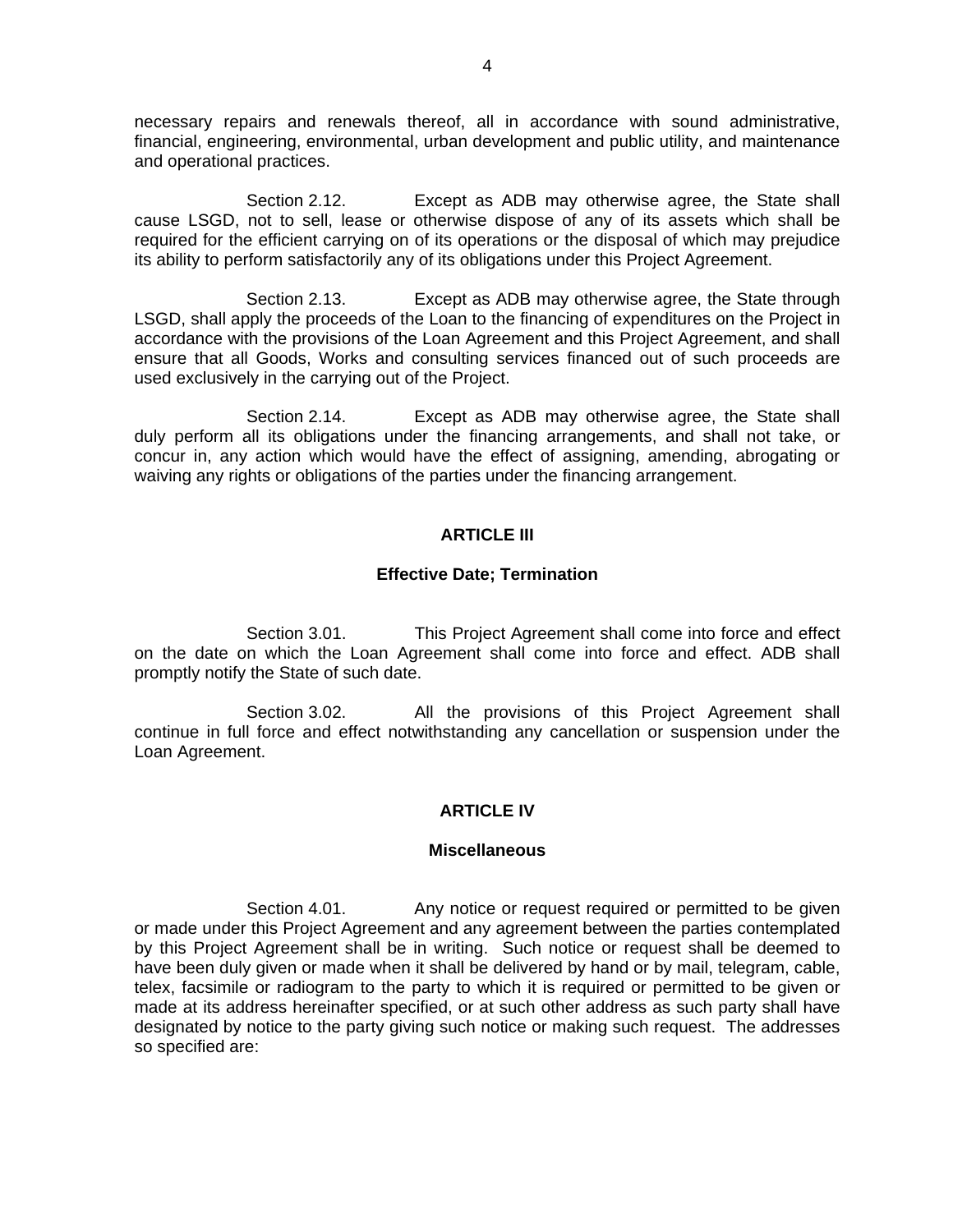#### For ADB

Asian Development Bank P.O. Box 789 0980 Manila, Philippines

Cable Address:

#### ASIANBANK MANILA

Telex Numbers:

29066 ADB PH (RCA) 42205 ADB PM (ITT) 63587 ADB PN (ETPI)

Facsimile Numbers:

 (632) 636-2444 (632) 636-2305.

For State of Rajasthan

 Principal Secretary Urban Governance, Government Secretariat Jaipur – 302005, Rajasthan, India.

 Facsimile Number: 0091-141-2227386.

Section 4.02. (a) Any action required or permitted to be taken, and any documents required or permitted to be executed, under this Project Agreement by or on behalf of the State may be taken or executed by its Principal Secretary, Urban Governance Department, or by such other person or persons as he/she shall so designate in writing notified to ADB.

 (b) The State shall furnish to ADB sufficient evidence of the authority of each person who will act under paragraph (a) of this Section, together with the authenticated specimen signature of each such person.

Section 4.03. No delay in exercising, or omission to exercise, any right, power or remedy accruing to either party under this Project Agreement upon any default shall impair any such right, power or remedy or be construed to be a waiver thereof or an acquiescence in such default; nor shall the action of such party in respect of any default, or any acquiescence in any default, affect or impair any right, power or remedy of such party in respect of any other or subsequent default.